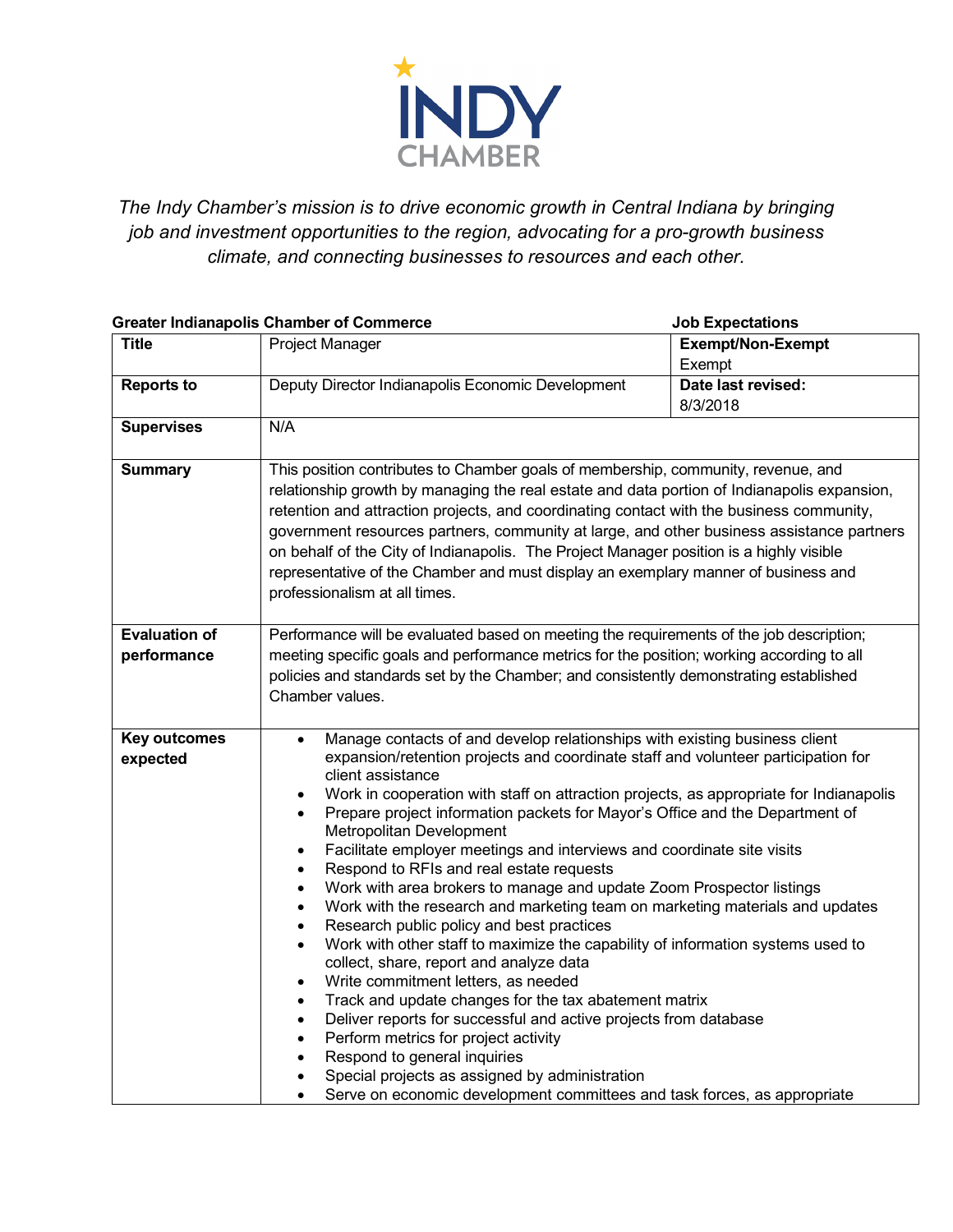

*The Indy Chamber's mission is to drive economic growth in Central Indiana by bringing job and investment opportunities to the region, advocating for a pro-growth business climate, and connecting businesses to resources and each other.*

|                   | Maintain an active awareness and knowledge of community issues in order to better<br>$\bullet$<br>relate to business interests             |  |
|-------------------|--------------------------------------------------------------------------------------------------------------------------------------------|--|
|                   | Attend economic development seminars and conventions to make business contacts<br>$\bullet$<br>and increase economic development knowledge |  |
|                   | Develop relationships with key members of the real estate community<br>$\bullet$                                                           |  |
|                   | Assist on permitting and regulatory projects, as needed<br>$\bullet$                                                                       |  |
|                   |                                                                                                                                            |  |
| Critical skills,  | Experience in and demonstrable knowledge of working with and navigating various levels of                                                  |  |
| knowledge, and    | governmental agencies and community organizations, familiarity with local development                                                      |  |
| behaviors         | processes and communities                                                                                                                  |  |
|                   |                                                                                                                                            |  |
|                   | <b>Critical Skills, Knowledge, Behaviors:</b>                                                                                              |  |
|                   | Demonstrates effective verbal, written, and e-mail communication skills.<br>$\bullet$                                                      |  |
|                   | Demonstrates effective interpersonal skills; must be able to effectively communicate<br>٠                                                  |  |
|                   | with a variety of individuals with diverse backgrounds, education, economic levels,                                                        |  |
|                   | and roles within an organization.                                                                                                          |  |
|                   | $\bullet$                                                                                                                                  |  |
|                   | Demonstrates strong presentation skills. Can facilitate both large and small group                                                         |  |
|                   | presentations.                                                                                                                             |  |
|                   | Demonstrates effective conflict management skills.<br>$\bullet$                                                                            |  |
|                   | Able to negotiate with and influence others.<br>$\bullet$                                                                                  |  |
|                   | Demonstrates customer service orientation with both internal and external<br>$\bullet$                                                     |  |
|                   | customers.                                                                                                                                 |  |
|                   | Able to think logically and analytically.<br>$\bullet$                                                                                     |  |
|                   | Proactive in anticipating and alerting others to problems with projects or processes.<br>$\bullet$                                         |  |
|                   | High detail orientation and accuracy.                                                                                                      |  |
|                   | Takes initiative and needs little supervision.<br>$\bullet$                                                                                |  |
|                   | Able to prioritize, organize tasks and time, and follow up.<br>$\bullet$                                                                   |  |
|                   | Performs responsibilities efficiently and timely.                                                                                          |  |
|                   | Able to juggle multiple requests and meet multiple deadlines.<br>$\bullet$                                                                 |  |
|                   | Works well in a team environment and as part of a team.                                                                                    |  |
|                   | Proficient in basic computer skills, i.e. Microsoft Word, Excel, Internet usage (e-mail).<br>$\bullet$                                     |  |
|                   | Demonstrates proficiency in basic mathematics.<br>$\bullet$                                                                                |  |
|                   | Demonstrated familiarity with the Greater Indianapolis area, significant companies,<br>$\bullet$                                           |  |
|                   | and individuals of influence and leadership.                                                                                               |  |
|                   |                                                                                                                                            |  |
| Experience,       | Bachelor degree in public affairs, business administration, economics, urban planning or                                                   |  |
| education,        | related fields.                                                                                                                            |  |
| degrees, licenses |                                                                                                                                            |  |